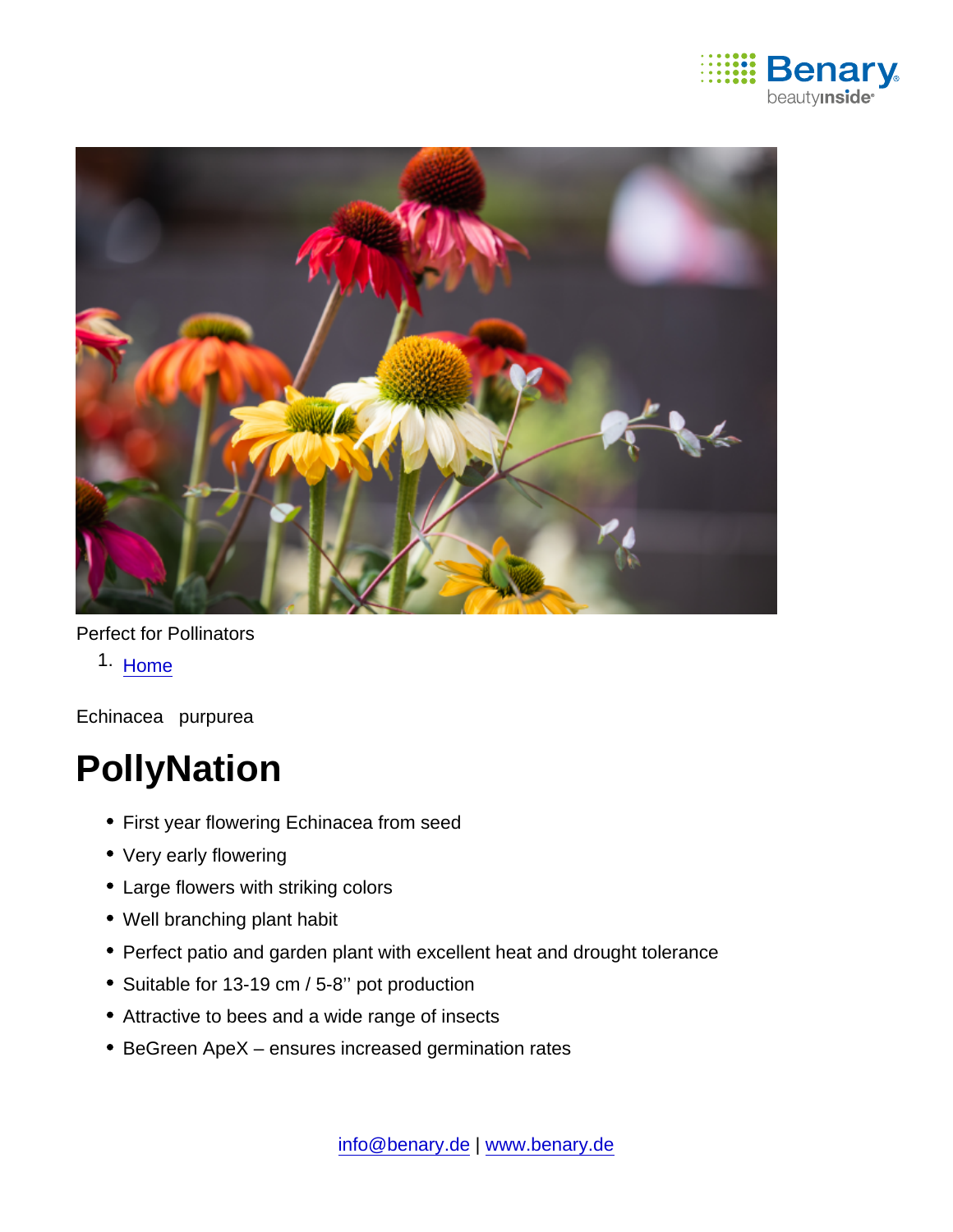

[Bookmark](https://www.benary.com/flag/flag/product/5879?destination&token=oUPDu26hKAFEvqb1UicKSxenQETMiZpgB6n75bJ_2A8)

[Recommend](mailto:?subject=Benary Echinacea purpurea &body=https://www.benary.com/print/pdf/node/5879)

Print

Crop Time

Spring: 12 - 16 weeks

**Height** 

26 ? / 65 cm

Exposure

**Sun** 

Seed Form

BeGreen ApeX

Heat Zone

9 - 1

Hardiness Zone

4 - 9

Best Uses Bedding, Landscape

## Culture guide

Usage

Bedding, Landscape

Stage I Starts with the radicle breaking through the testa. The roots are touching the medium. Ends with fully developed cotyledons.

Stage II Starts from fully developed cotyledons. Ends with the fully developed true leaf or true leaf pair.